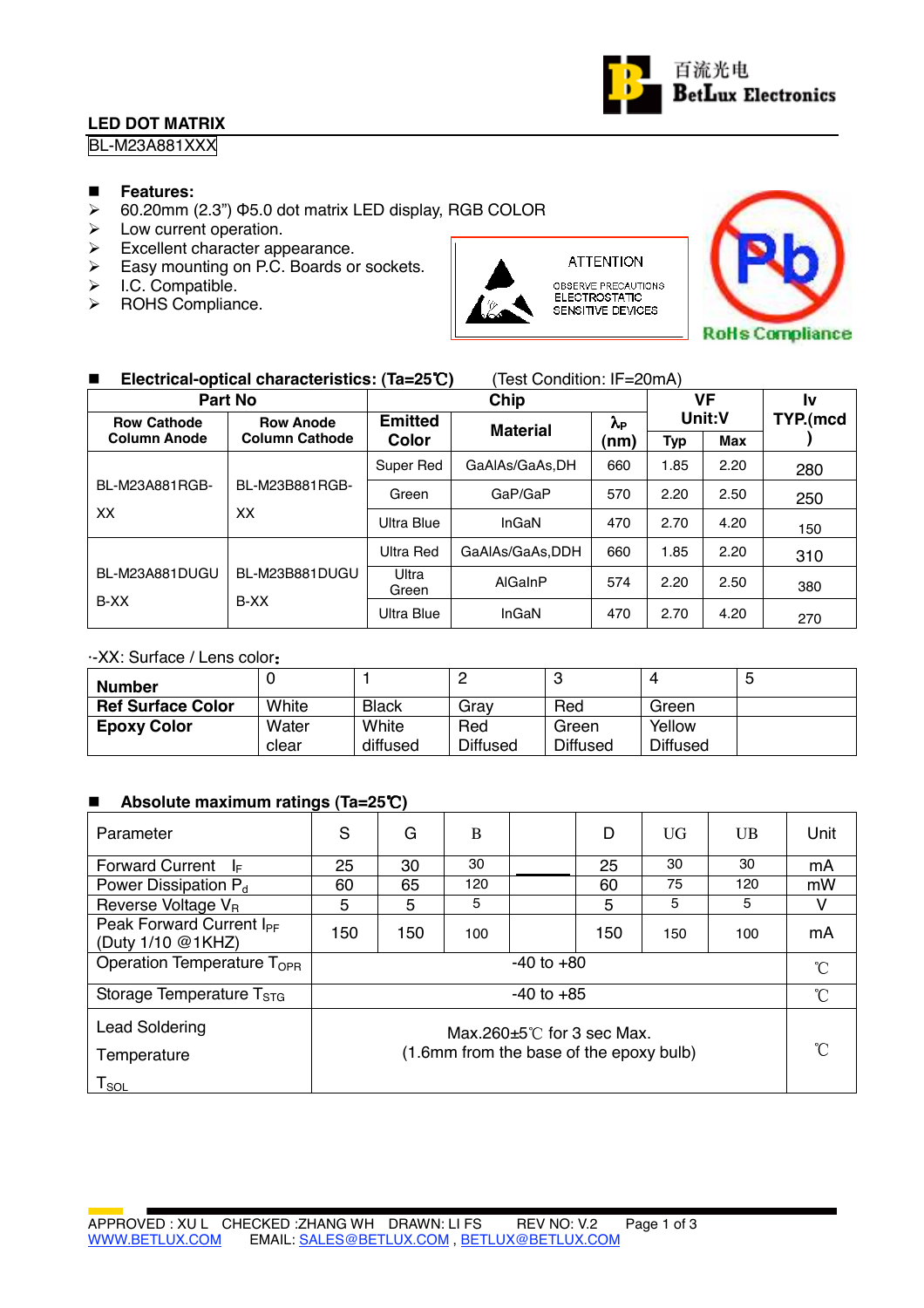BL-M23A881XXX



### **Package configuration & Internal circuit diagram**

#### BL-M23X881 Series



### BL-M23B881XXX (BL-M23A881XXX C.C.)

|                   |                 |             | 2              | з           |                     | 5            | 6        | 7            | 8       |
|-------------------|-----------------|-------------|----------------|-------------|---------------------|--------------|----------|--------------|---------|
| ROW NO.           | PIN<br>No.<br>❀ | Φ<br>ø<br>Π | σ<br>OJ.<br>οŋ | ⊕<br>®<br>Œ | 6.<br>28            | ω<br>დ<br>ű3 | 21<br>13 | ŒΘ<br>ω<br>o | ФФ<br>O |
| 1<br>$\mathbf{z}$ | తి              |             | Δ.<br>Δ        | ΔТ          |                     | Δ            |          | Δ            |         |
| з                 | ⊗               |             | Δ              |             |                     |              |          | Λ            |         |
| 4                 | ø               |             |                |             |                     |              |          |              |         |
| 5                 | Û               |             |                |             |                     |              |          |              |         |
| 6                 | ◉               |             |                |             |                     |              |          |              |         |
| 7                 | ⊚               |             |                |             |                     |              |          |              |         |
| 8                 | ®               |             | - GREEN<br>ю   |             | <del>KI</del> -BLUE |              |          | -HI-RED      |         |

Notes:

- 1. All dimensions are in millimeters (inches)
- 2. Tolerance is ±0.25(0.01")unless otherwise noted.
- 3. Specifications are subject to change without notice.

 $\,$  6

 $\bar{r}$